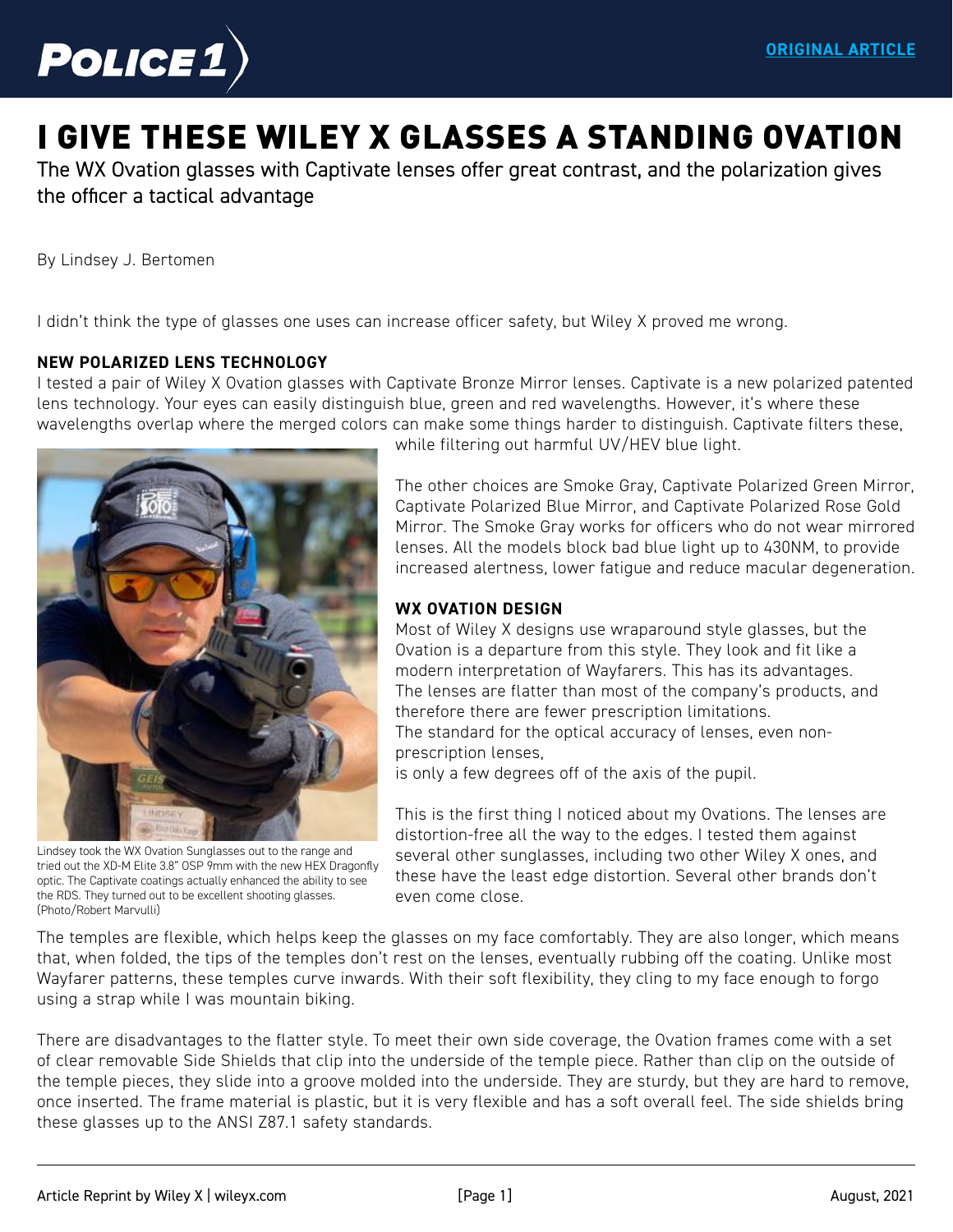



This is a WX Ovation in Captivate Rose Gold Mirror lenses. Lenses are also available in Smoke Gray, Captivate Polarized Green Mirror, Captivate Polarized Blue Mirror and Captivate Bronze Mirror. (Photo/Wiley X)

# **TESTING THE LENSES**

When someone shoots inside a vehicle through the glass, accuracy is diminished, but some cartridges are fairly effective. Everything inside the vehicle is always coated with a coat of fine powdered glass. If glass is near you, and bullets are flying, even if you're the one doing the shooting, you'll get glass on you. Without eye protection, it does not take bullets to take an officer out of the fight. After experimenting with shooting glass, I always wore something over my eyes on patrol.

When I started my initial testing, I found I could read license plates further even in the shadows on a bright day. The lenses offer great contrast, and the polarization gives the officer a tactical advantage. I could see inside a vehicle in overhead sun with great detail. This could mean the difference of a millisecond in the ability to identify a threat in a vehicle.

I played around with using RDS and gun-mounted lasers and found that the lens coatings made it easier to pick up the dot. The polarization didn't interfere with using a screen or non-occluded sighting with optics. Some lenses do, and this is an important consideration for patrol.

During running, the Ovation design didn't allow sweat to accumulate where it contacted my face, nor did sweat get on the lenses. The Captivate Bronze Mirror gave excellent contrast, even when it was overcast, making them the best trail running glasses I have ever used. There is nothing like having high contrast vision when trails go from shady to bright sun in a moment. The contrast also provides an increase in perceived depth of field.

## **MEETING THE NEEDS OF FIRST RESPONDERS**

Wiley X is a company well known for designs that meet the needs of first responders. The company's entire sunglass collection meets both ANSI Z87.1 & EN.166 safety and optical standards. Even compared to other Wiley X products, the Ovation design is a few grams lighter than all my other sunglasses.

Considering the protection, the increased vision of Captivate polarization and overall utility of these glasses, I must consider the most important factor when selecting a pair of protective patrol lenses: My wife likes them.

Stay safe!